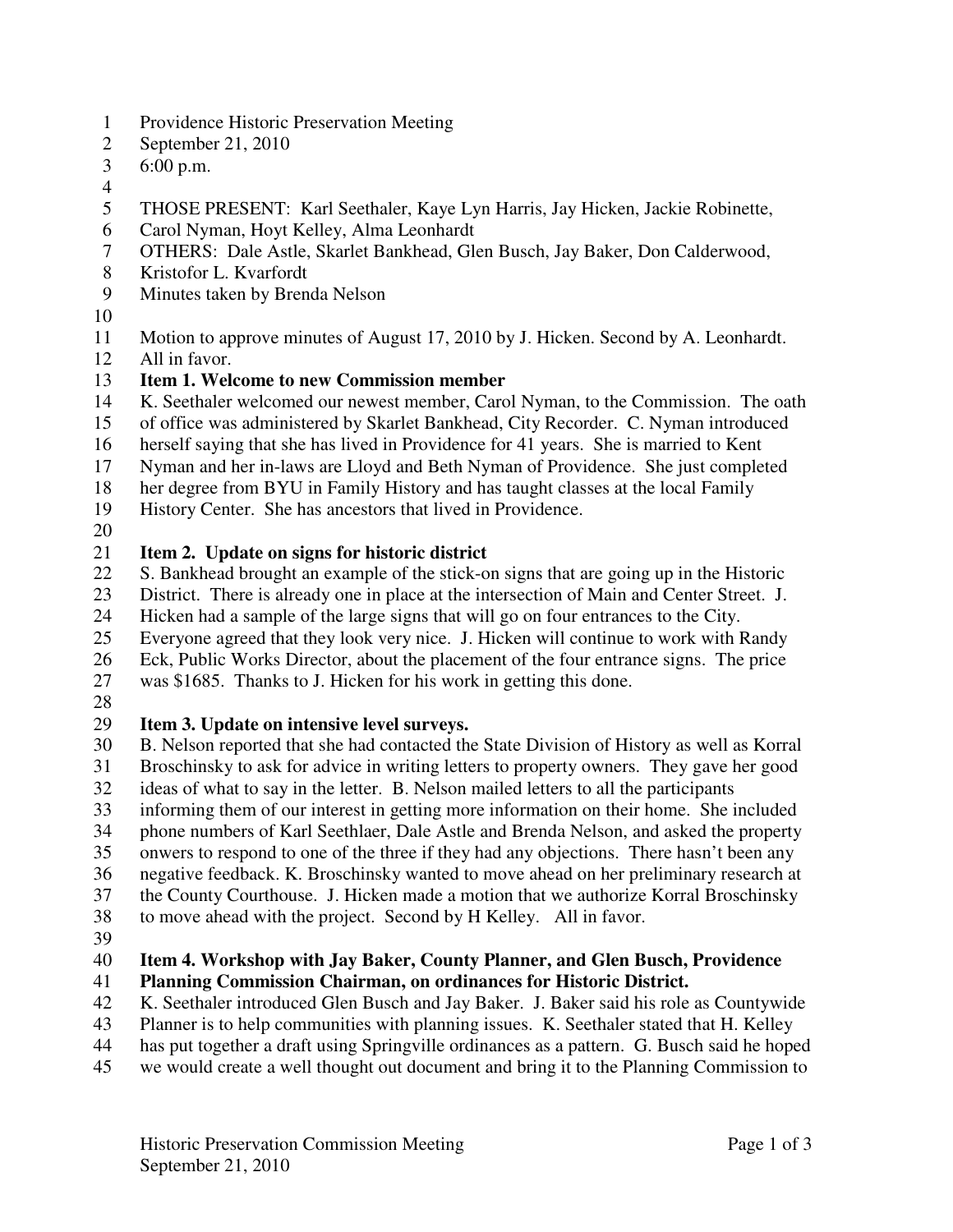1 review. Currently, there are no specific ordinances for this area, so people can build 2 whatever they wish as long as it meets setback requirements and building codes. 3 B. Nelson explained that we are looking to create a smaller "core" area spanning from 4 100 West to 100 East and 200 North to 200 South where these ordinances would be 5 enforced. H. Kelley said that about 80 percent of the older homes lie in this area. 6 J. Baker mentioned the following points: 7 • Its not so much land use as it is design guidelines that we want to enforce 8 • This needs to be put in as a section in the General Plan 9 • Define the area where the District is; what different types of uses are found in the 10 area; design features; what makes the area historically significant 11 • Home setbacks – how the buildings address the street; porches; garages. 12 • What are some of the main building types used in this area 13 • Need to establish what the role of the Commission is – recommending body 14 • What about building permits? Should the Commission review them or the 15 Planning Commission, or the City Staff? 16 • Need to have a good set of ordinances – so whoever reviews the plan could make 17 decisions based on if the applicant is compliant with the ordinances. 18 • Need to be specific – it is too hard to check or enforce if the ordinance is vague 19 • Create an overlay zone for the core area 20 • The General Plan should define the boundaries – also a way to modify the 21 boundaries – steps to follow 22 • Need to create ordinances for new construction, demolition, remodeling 23 • Need to state what would be required of a building permit. If the interior of the 24 home is altered, it is not as critical as remodeling the outside. 25 • We may want to incorporate the 10 guidelines from the Dept of Interior for 26 rehabilitation. 27 • Make a design guideline booklet including definitions, setbacks, building 28 materials, roof types, etc. 29 • Recommend using a professional architect to help write certain design standards. 30 • Include design standards for outbuildings and garages 31 • Give people options – not just one choice 32 • Include parking issues and retaining healthy trees 33 • Take inventory – what types of trees are in the historic district; what types of 34 building materials, porches, driveways, setbacks, lot sizes do you find there. 35 • Remodeling older homes is difficult. Need to blend additions attractively 36 • You can build flexibility into the ordinance and still stay within the guidelines 37 38 G. Busch explained that the Planning Commission is starting an update of the General 39 Plan starting in October. This is a great time to add a section on Historic Districts. 40 K. Seethaler asked what the next step should be. J. Baker suggested looking over Logan 41 City's ordinance for ideas. A. Leonhardt agreed that using Logan City's ordinance, as 42 well as the other ones we have, we should sit down at the next meeting and discuss what 43 ordinances we need for the area.. Then we could send the suggestions to Planning 44 Commission to be written into appropriate language. J. Baker noted that he would be 45 happy to help with whatever we needed. He offered to review the General Plan once it is